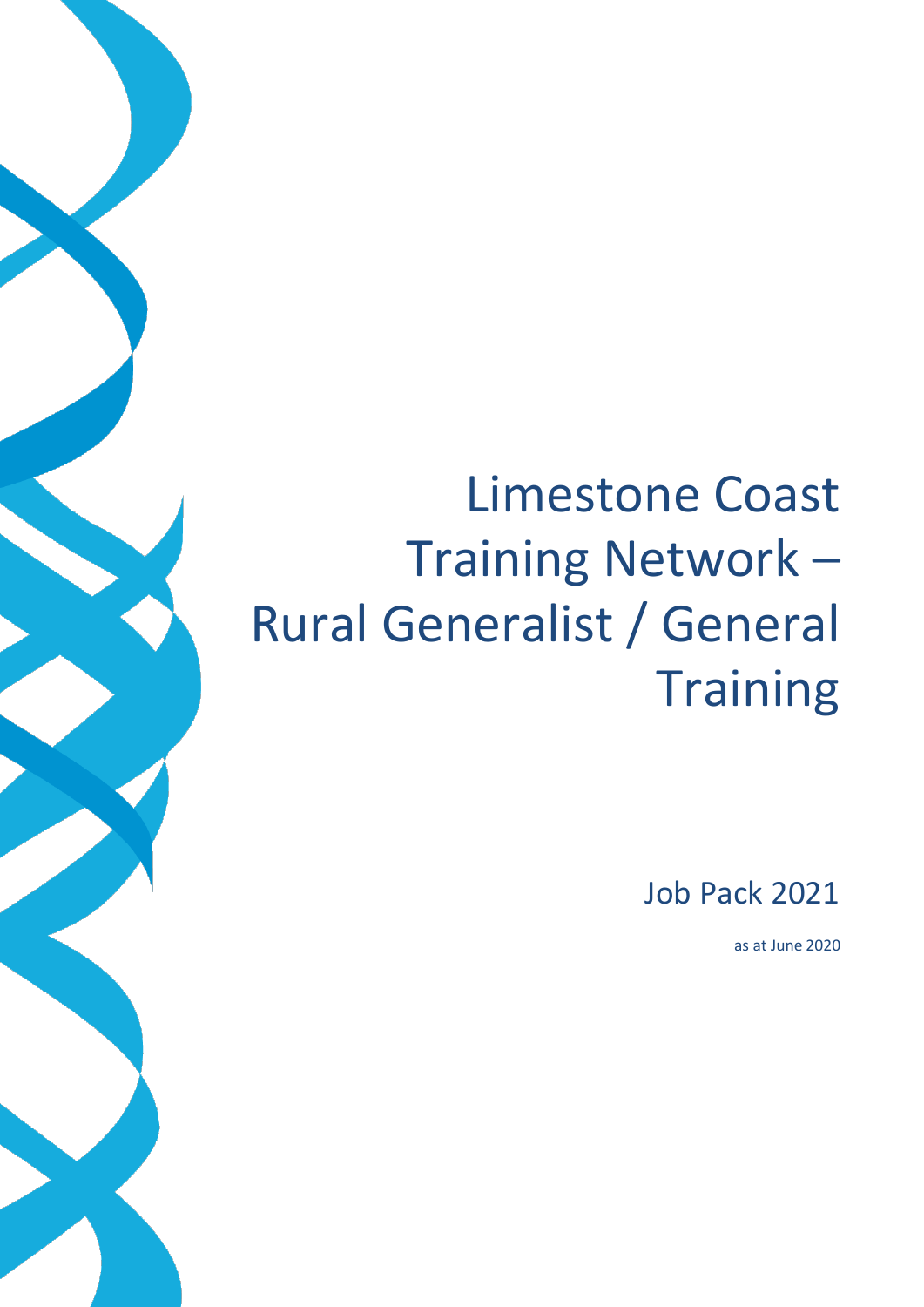# **Table of Contents**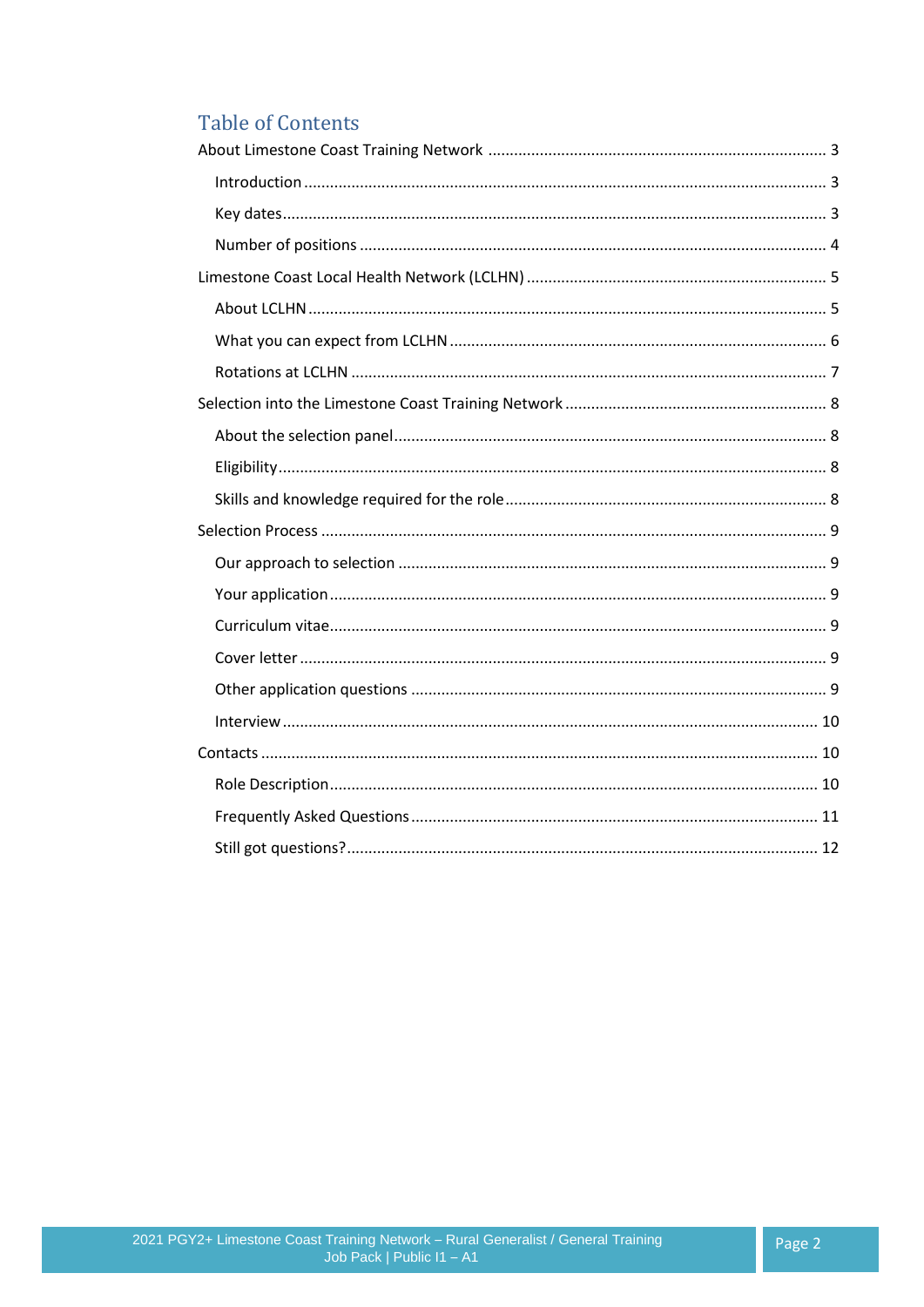# <span id="page-2-3"></span><span id="page-2-0"></span>About Limestone Coast Training Network – Rural Generalist / General Training

# <span id="page-2-1"></span>Introduction

We invite you to become part of a dynamic and busy medical service across the Limestone Coast Local Health Network (LCLHN), offering a full year PGY2+ Rural Generalist / General Training Program based in Mount Gambier Hospital and Naracoorte Hospital/Kincraig Medical Clinic. The positions are specially aimed at Trainee Medical Officers (TMO) who have just completed an internship and are seeking to work in rural general practice or rural general training in a hospital experience at the postgraduate Year 2 level (PGY2).

This program can be undertaken as part of rural generalist training through AGPT with either RACGP or ACRRM. Preference is given to applicants committed to a career in rural or regional practice be that primary care, hospital based care or both.

LCLHN and Flinders University Rural Health SA (FURHSA) have a long standing collaboration to provide rural TMO positions based for a full year at Mount Gambier Hospital. The Medical Education Unit (located at FURHSA), provides the educational support for the training programs.

We invite you to become a valued member of the healthcare team in addition to the local community in Mount Gambier and Naracoorte. This Training Program will set you up well for a rural generalist career.

#### <span id="page-2-2"></span>Key dates

| Applications open:                  | Monday 8 June 2020 (Public Holiday)                                |
|-------------------------------------|--------------------------------------------------------------------|
| Application close:                  | Wednesday 1 July 2020 (close at midnight)                          |
| Referee reports close:              | Wednesday 15 July 2020                                             |
| Shortlisting commences:             | Thursday 30 July 2020                                              |
| Interviews:                         | <b>TBC</b>                                                         |
| Round 1 results available to        | Thursday 17 September (1 <sup>st</sup> preference matches only)    |
| applicants:                         |                                                                    |
| Round 2 results available to        | Thursday 24 September $(2^{nd}$ or higher preference matches).     |
| applicants:                         |                                                                    |
| Round 3 results available to        | Thursday 1 October ( $3rd$ or higher preference matches)           |
| applicants:                         |                                                                    |
| Rounds continue until positions are | Thursday 8 October (4 <sup>th</sup> or higher preference matches). |
| filled or rank list exhausted       |                                                                    |
| Start date of employment:           | Monday 1 February 2021                                             |

#### Number of positions

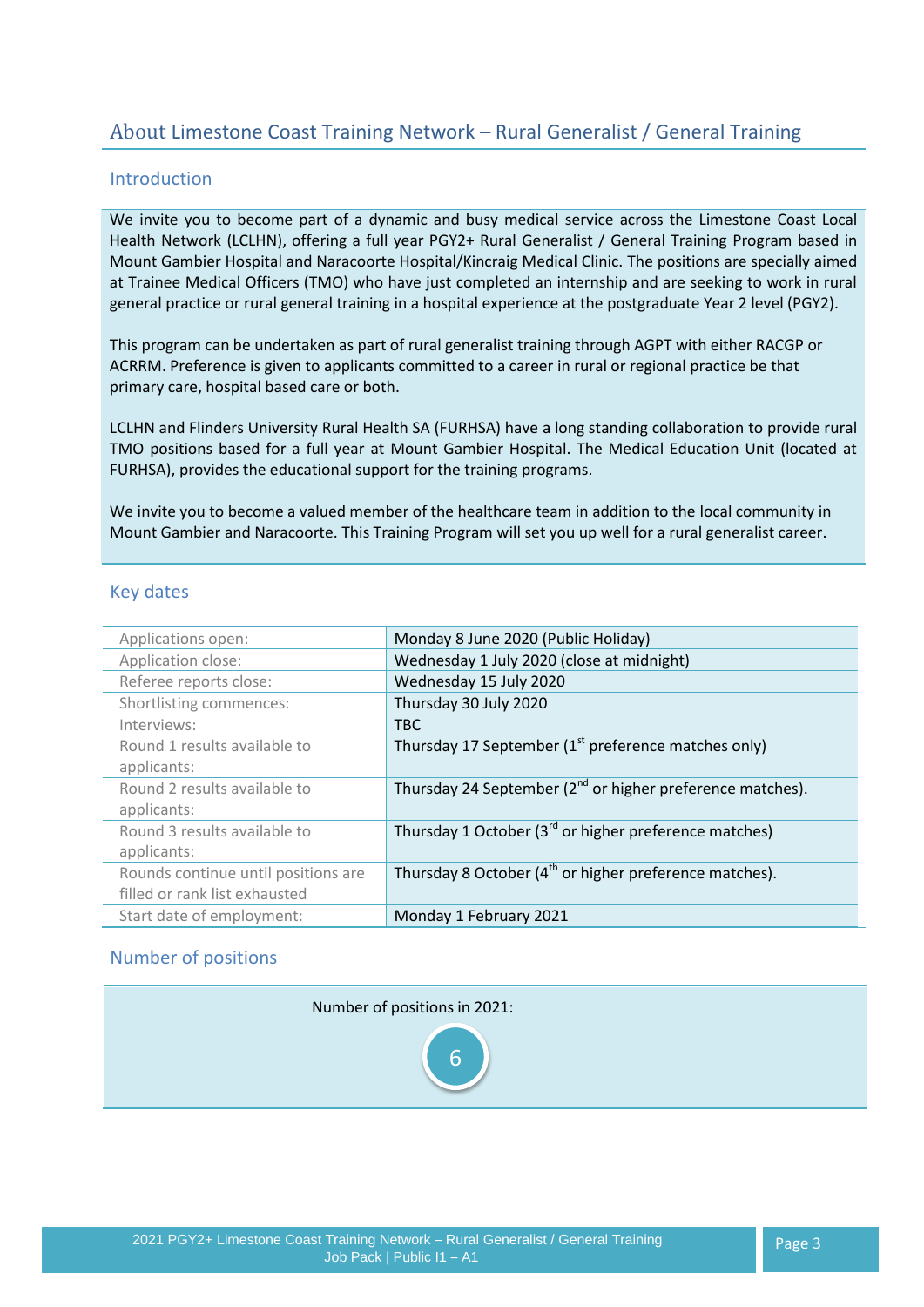# <span id="page-3-1"></span><span id="page-3-0"></span>About LCLHN

Services available within the LCLHN are provided throughout the following locations:

- Mount Gambier
- Naracoorte
- Bordertown
- $>$  Keith
- $>$  Kingston
- $>$  Lucindale
- Millicent
- $>$  Penola

#### **Mount Gambier and Districts Health Service (MGDHS)**

Limestone Coast residents have access to a wide range of health care services in a number of locations throughout the region. Mount Gambier and Districts Health Service is part of Limestone Coast Local Health Network. We provide acute services ranging from in-hospital care by local General Practitioners to specialist surgical, obstetric, paediatric and anaesthetic services delivered by Medical Consultants. Services also include accident and emergency care, day and in-patient surgery, mental health services including an in- patient unit, aboriginal health and community health. The Mount Gambier Hospital is the major regional health provider for the lower, mid and upper South East Regions with other facilities located nearby in Bordertown, Keith, Kingston, Lucindale, Millicent, Naracoorte and Penola. The catchment area also extends across the border into Western Victoria.

#### **The Mount Gambier Hospital services and facilities include:**

- Emergency Department including two resuscitation rooms, fast track treatment areas, multiple treatment bays, an infectious isolation room and a separate paediatric area
- 37 bed Medical Unit including rehabilitation beds
- 27 bed Surgical Unit
- $>$  14 bed Level 4 Maternity Unit with 3 birthing suites
- 2 cot Level 4 neonatal nursery
- $> 6$  bed Paediatric Unit
- 6 bed High Dependency Unit
- 6 bed Mental Health In-patient Unit
- $>11$  Day Surgery Chairs
- 4 Operating Theatres
- $> 6$  chair Chemotherapy Unit
- $> 6$  chair Renal Dialysis Unit
- > 12 room out-patient Consulting Suite
- 2 out-patient procedure rooms
- $\geq$  Pre–Admission Clinics

#### **Co–located at the Hospital site are the following services:**

- Mount Gambier Private Hospital 17 bed facility
- $>$  Benson Radiology
- $>$  SA Pathology
- $>$  SA Pharmacy
- > Country Health Connect
- $>$  South Australian Dental Services
- $>$  South East Mental Health Services in-patient, intermediate care, and community based care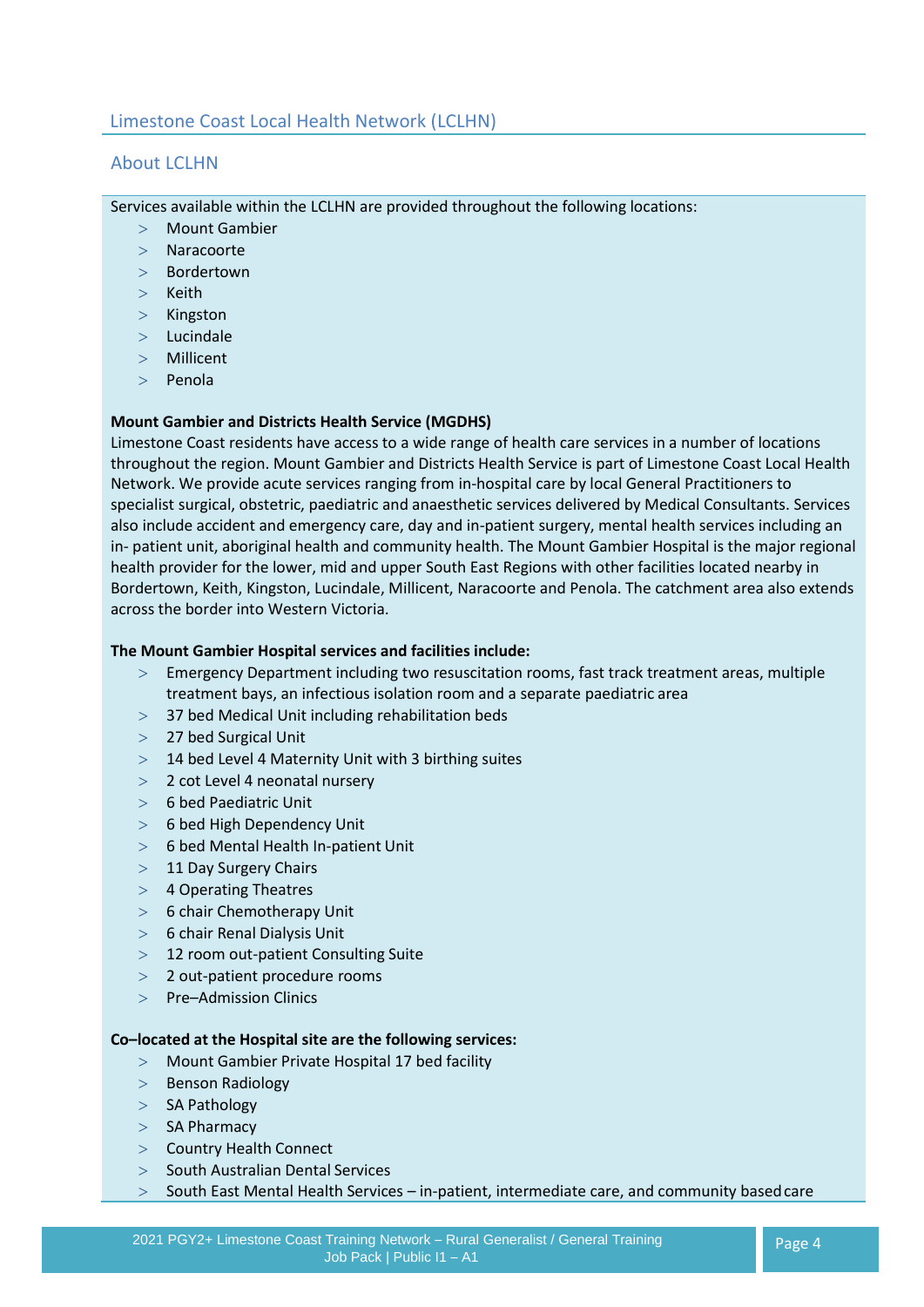- > Drug and Alcohol Services
- Rehabilitation Service
- > Renal Dialysis Service
- > Chemotherapy Unit
- Aboriginal Health Services Pangula Mannamurna Aboriginal Corporation (not co-sited but located nearby)

#### **Naracoorte Hospital**

Facilities include:

- 39 public beds
- 24 hour accident and emergency
- 6 day surgery chairs
- 2 operating theatres
- Specialist consulting rooms
- Youth services
- Moreton Bay House 41 bed residential aged care facility

#### **Kincraig Medical Clinic – Naracoorte**

KMC **has** been providing medical services to Naracoorte and the surrounding district for over 40 years. Private medical practitioners from KMC service the accident and emergency department at Naracoorte Hospital.

# <span id="page-4-0"></span>What you can expect LCLHN

| Provide a short overview of<br>the role, what should<br>employees expect? | Hospital Emergency<br>Gambier<br><b>Department</b><br><b>The</b><br>Mount<br>has<br>approximately 19,000 attendances each year. You will work with the ED<br>Director, supervising FACEMs and GPs, Junior Medical Officers, Hospital<br>Medical Officers and hospital specialists in providing initial care for<br>patients with a wide range of acute and semi-acute medical and surgical<br>conditions. During this term you will gain clinical and procedural<br>experience in the areas of management of emergency department<br>presentations. This is achieved through rostered time in the ED<br>including after-hours shifts. |  |
|---------------------------------------------------------------------------|---------------------------------------------------------------------------------------------------------------------------------------------------------------------------------------------------------------------------------------------------------------------------------------------------------------------------------------------------------------------------------------------------------------------------------------------------------------------------------------------------------------------------------------------------------------------------------------------------------------------------------------|--|
|                                                                           | In the Medical Ward you will work with the on-call physician and other<br>Junior Medical Officers in providing inpatient medical care. You will also<br>have some experience in seeing patients in the High Dependency Unit<br>in collaboration with other team members.                                                                                                                                                                                                                                                                                                                                                              |  |
|                                                                           | In the Paediatric Unit you will work with resident specialists in<br>paediatrics, visiting paediatricians, nursing and allied health professionals<br>in the hospital and community setting and education and community<br>support networks which assist children in the rural setting. The<br>Paediatrics term offers a broad exposure to children, incorporating<br>inpatients and outpatients.                                                                                                                                                                                                                                     |  |
|                                                                           | During the GP Obstetrics rotation, you will provide both general<br>practice services as well as working closely with Midwives and GP<br>Obstetricians to deliver a range of obstetric services at Naracoorte<br>Hospital. This o includes: assessing antenatal, intrapartum and<br>postnatal women, providing antenatal care in the clinic, attending and<br>assisting with labour and delivery, assisting at caesarean section and<br>assisting with management of neonate after caesarean section. You will                                                                                                                        |  |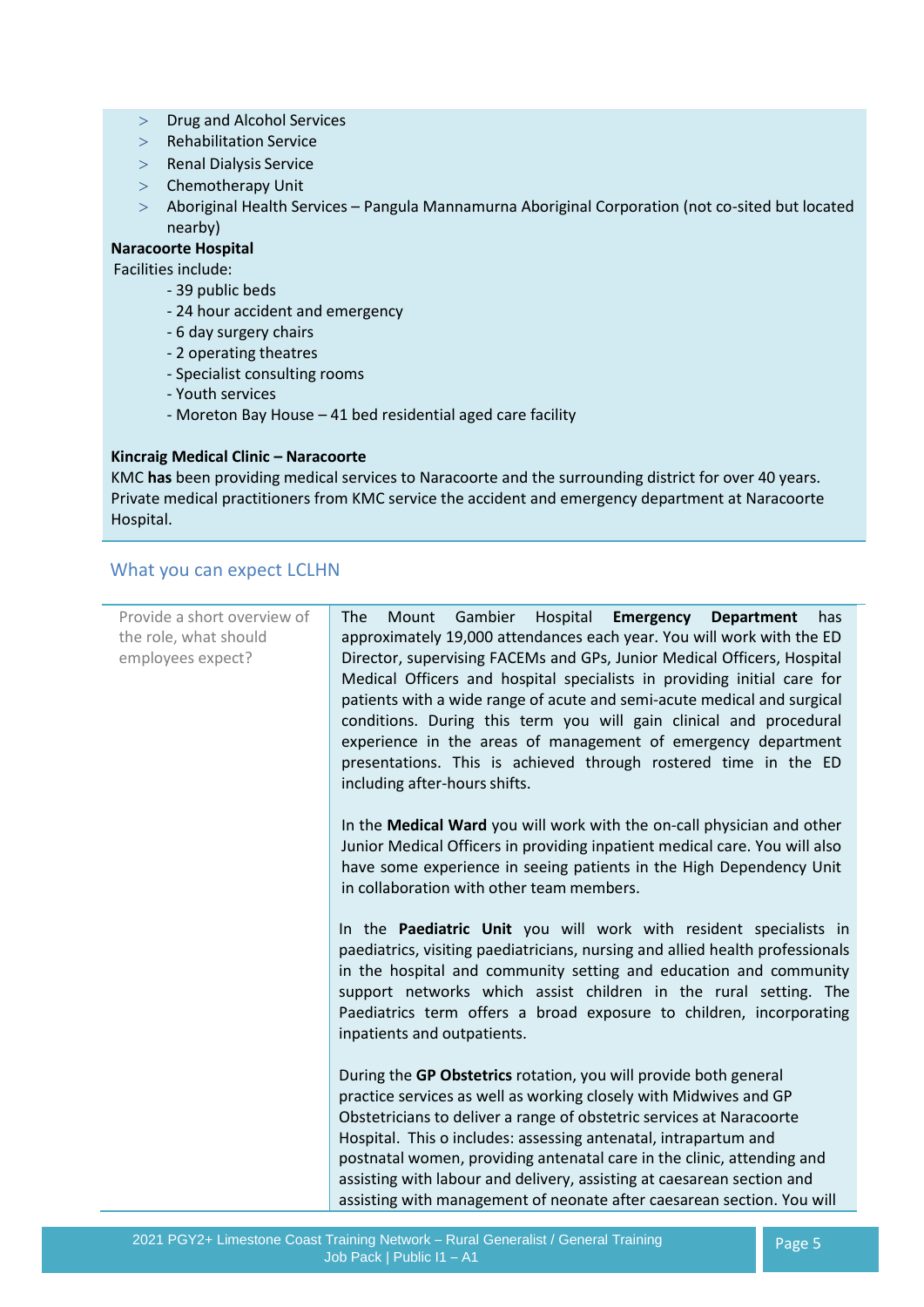|                                                                                                                   | experience neonatal resuscitation with the GP Obstetrician and/or GP<br>Anaesthetist and assisted delivery with GP Obstetrician - Ventouse or<br>forceps.                                                                                                                                                                                                                                                                                                                                                                                                                                                                                                                                |        |
|-------------------------------------------------------------------------------------------------------------------|------------------------------------------------------------------------------------------------------------------------------------------------------------------------------------------------------------------------------------------------------------------------------------------------------------------------------------------------------------------------------------------------------------------------------------------------------------------------------------------------------------------------------------------------------------------------------------------------------------------------------------------------------------------------------------------|--------|
|                                                                                                                   | During the GP Anaesthetics rotation, you will provide both general<br>practice services as well as working closely with the GP Anaesthetists<br>on the delivery of Anaesthetic services in Naracoorte Hospital. These<br>include assessment of patients prior to surgery in regards to their<br>anaesthetic and pain management requirements, organising and<br>follow-up of investigations, and supported management of aspects of<br>anaesthesia in the operating theatre. You will experience induction,<br>airway maintenance, management and reversal of anaesthesia and<br>regional anaesthesia and caring for patients during their immediate<br>post-surgery and recovery phase. |        |
|                                                                                                                   | Accommodation will be provided when rotating to Naracoorte.                                                                                                                                                                                                                                                                                                                                                                                                                                                                                                                                                                                                                              |        |
|                                                                                                                   | The relieving role will provide the opportunity for the hospital to cover<br>leave for interns and other junior staff across the Mount Gambier<br>Hospital. This relieving term will only be responsible for covering<br>positions accredited to the level of the trainee.                                                                                                                                                                                                                                                                                                                                                                                                               |        |
| Will I be based at Mount<br>Gambier all year? Will I be<br>expected to travel to other<br>country locations?      | You will be allocated rotations in both Mount Gambier and Naracoorte.<br>Mount Gambier is considered the base hospital and accommodation will<br>be provided during your rotations to Naracoorte.                                                                                                                                                                                                                                                                                                                                                                                                                                                                                        |        |
| What are the key outcomes<br>of the program?                                                                      | The aim of this program is to provide trainees with sufficient clinical<br>experience and supervision support to meet the log book and work-<br>based assessments requirements for RACGP hospital rotations and<br><b>ACRRM Core Clinical Training.</b>                                                                                                                                                                                                                                                                                                                                                                                                                                  |        |
| Are contracts renewed every<br>12 months? If I want to stay<br>on for an extra year, do I<br>have to apply again? | This position is a 12 month contracted position only.                                                                                                                                                                                                                                                                                                                                                                                                                                                                                                                                                                                                                                    |        |
| What are the hours of work<br>and overtime?                                                                       | 10 shifts per fortnight. Roster is according to organization's demand.<br>PGY2+ residents are required to do morning, evening and some night<br>shifts with appropriate supervision.                                                                                                                                                                                                                                                                                                                                                                                                                                                                                                     |        |
| What education is provided?                                                                                       | The hospital has a strong learning focus with weekly small group learning<br>tutorials as well as more formal training including:<br><b>Advanced Life Support</b><br><b>Grand Rounds</b>                                                                                                                                                                                                                                                                                                                                                                                                                                                                                                 |        |
| Indicate how the supervision<br>will be provided, will this<br>vary from rotation to<br>rotation?                 | Each shift the trainee will work with a named supervisor who will<br>provide clinical supervision.<br>Overall term supervision is provided by at least one experienced clinician<br>in each Department.                                                                                                                                                                                                                                                                                                                                                                                                                                                                                  |        |
| What other supports are<br>provided?                                                                              | The medical education unit have an open door policy where trainees are<br>welcomed to discuss any issues or concerns. The DCT and MEO also<br>arrange confidential beginning and end of year appraisals as a formal<br>time for trainees to ask for advice/support, highlight any concerns,<br>discuss career pathways, and provide feedback about the training<br>program.                                                                                                                                                                                                                                                                                                              |        |
| Will the TMO supervise<br>interns/others in their role?                                                           | In some units PGY2+ trainees will work with the named supervisor to<br>support interns and medical students. This role will develop during the<br>year as the trainee becomes more experienced.                                                                                                                                                                                                                                                                                                                                                                                                                                                                                          |        |
|                                                                                                                   | 2021 PGY2+ Limestone Coast Training Network - Rural Generalist / General Training                                                                                                                                                                                                                                                                                                                                                                                                                                                                                                                                                                                                        | Page 6 |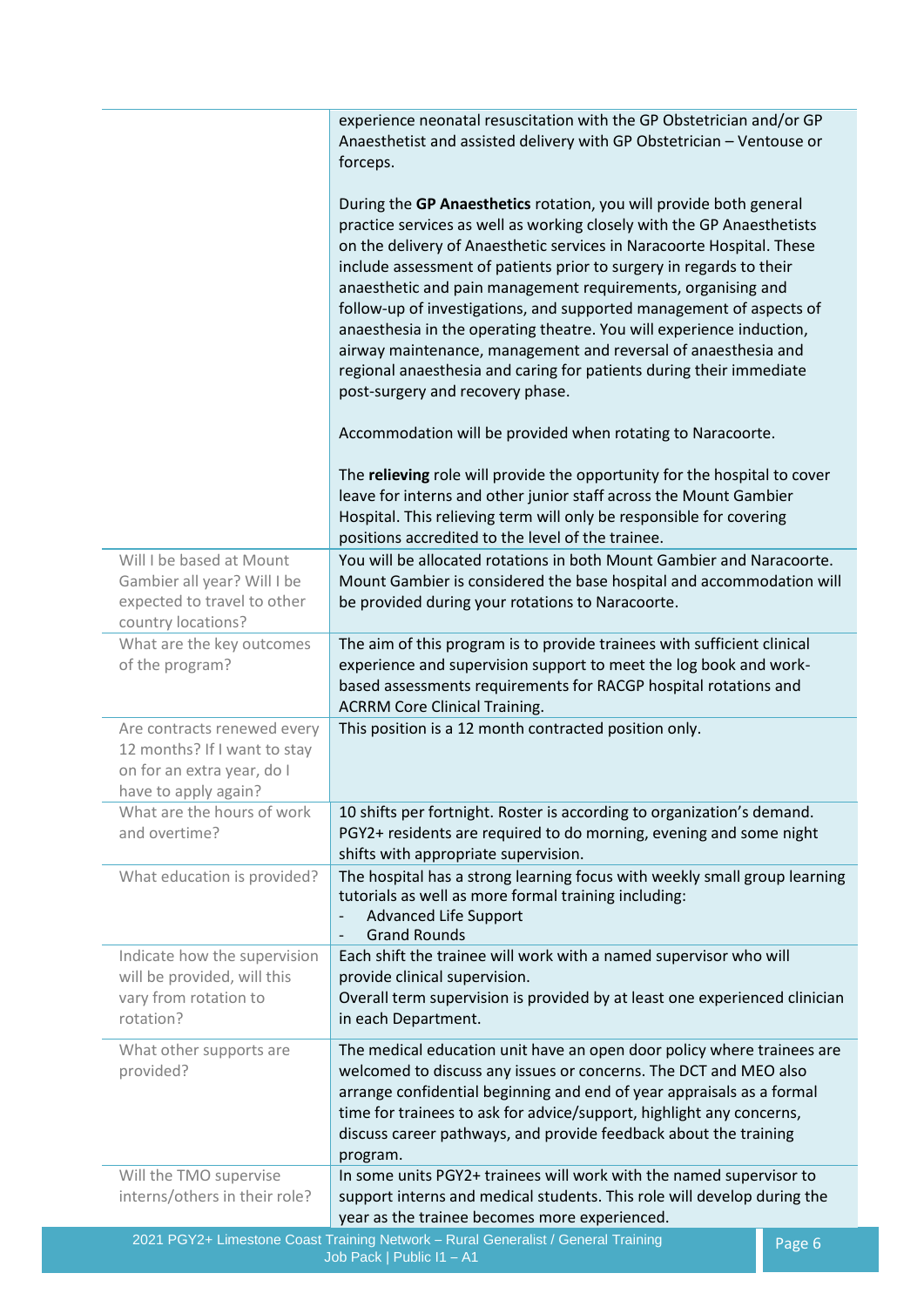| What pathways are there      | Trainees are encouraged to see this post as a step in their pathway to |
|------------------------------|------------------------------------------------------------------------|
| after the year is completed? | providing rural generalist services to a community in rural South      |
|                              | Australia. This position can articulate with:                          |
|                              | Other local training positions including General Practice (with        |
|                              | GPEX or on the independent pathway) or                                 |
|                              | ASTs in either Emergency Medicine and Obstetrics                       |

# <span id="page-6-0"></span>Rotations at LCLHN

Rotations are primarily based at Mount Gambier Hospital with rotations also in Naracoorte.

Each trainee will get two of the following rotations:

- Paediatrics [\(Term Description](https://www.samet.org.au/wp-content/uploads/2020/06/Mt-Gambier_Paediatrics-Term-Description.pdf) here)
- GP Obstetrics [\(Term Description](https://www.samet.org.au/wp-content/uploads/2020/06/Naracoorte_Kincraig-GP-Obstetrics-Term-Description.pdf) here)
- **•** GP Anaesthetics [\(Term Description](https://www.samet.org.au/wp-content/uploads/2020/06/Naracoorte_Kincraig-GP-Anaesthetics-Term-Description.pdf) here)

And two of the following:

- **•** Emergency [\(Term Description](https://www.samet.org.au/wp-content/uploads/2020/06/Mt-Gambier_Emergency-Department-Term-Description.pdf) here)
- **•** General Medicine
	- o [\(General Medicine Term Description here](https://www.samet.org.au/wp-content/uploads/2020/06/Mt-Gambier_General-Medicine-Term-Description.pdf)
	- o [General Surgery Term Description here\)](https://www.samet.org.au/wp-content/uploads/2020/06/Mt-Gambier_General-Surgery-Term-Description.pdf)
- Relieving [\(Term Description](https://www.samet.org.au/wp-content/uploads/2020/06/Mt-Gambier_Relieving-Term-Term-Description.pdf) here)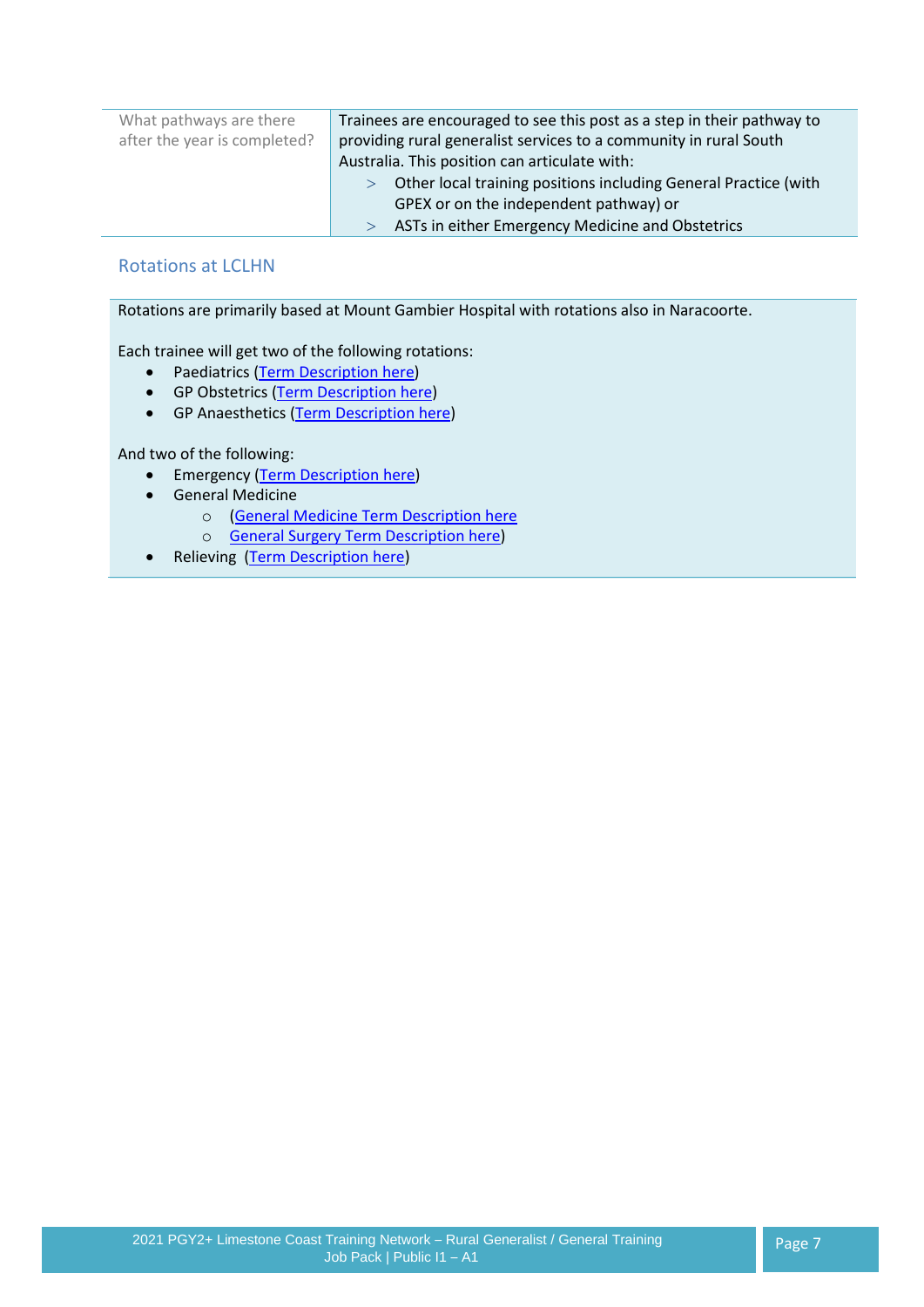# <span id="page-7-0"></span>Selection into Mount Gambier General Training/ General Practice Training

## <span id="page-7-1"></span>About the selection panel

The selection panel for this post usually includes a PGY2+ clinician supervisor, a junior doctor and a member of the multi-disciplinary hospital team. The selection panel can also include a member of staff from the FURHSA TMO unit.

# <span id="page-7-2"></span>Eligibility

Both Australian trained candidates currently in PGY2+ and international medical graduates who have general registration and who will have at least 1 year clinical experience on commencement are eligible to apply for this role. Candidates must have Australian Working Rights to be eligible to apply. Candidates must be available to work for a 12 month full-time contract commencing 1 February 2021.

## <span id="page-7-3"></span>Skills and knowledge required for the role

Prerequisite medicinal knowledge and skills at intern level is assumed (see Australian Junior Doctor Curriculum Framework.

Other attributes required for this role include:

- > Interest in experiencing rural learning environment.
- Demonstrated high level communication skills both verbally and in writing.
- Professional integrity and ability to work in a multi-disciplinary team environment.
- $>$  Ability to be adaptable to change.
- $>$  Sound experience in procedural skills.
- $>$  Sound examination and diagnostic skills in adult and paediatric medicine.
- Knowledge and awareness of quality improvement activities and clinical risk reduction and patient safety techniques.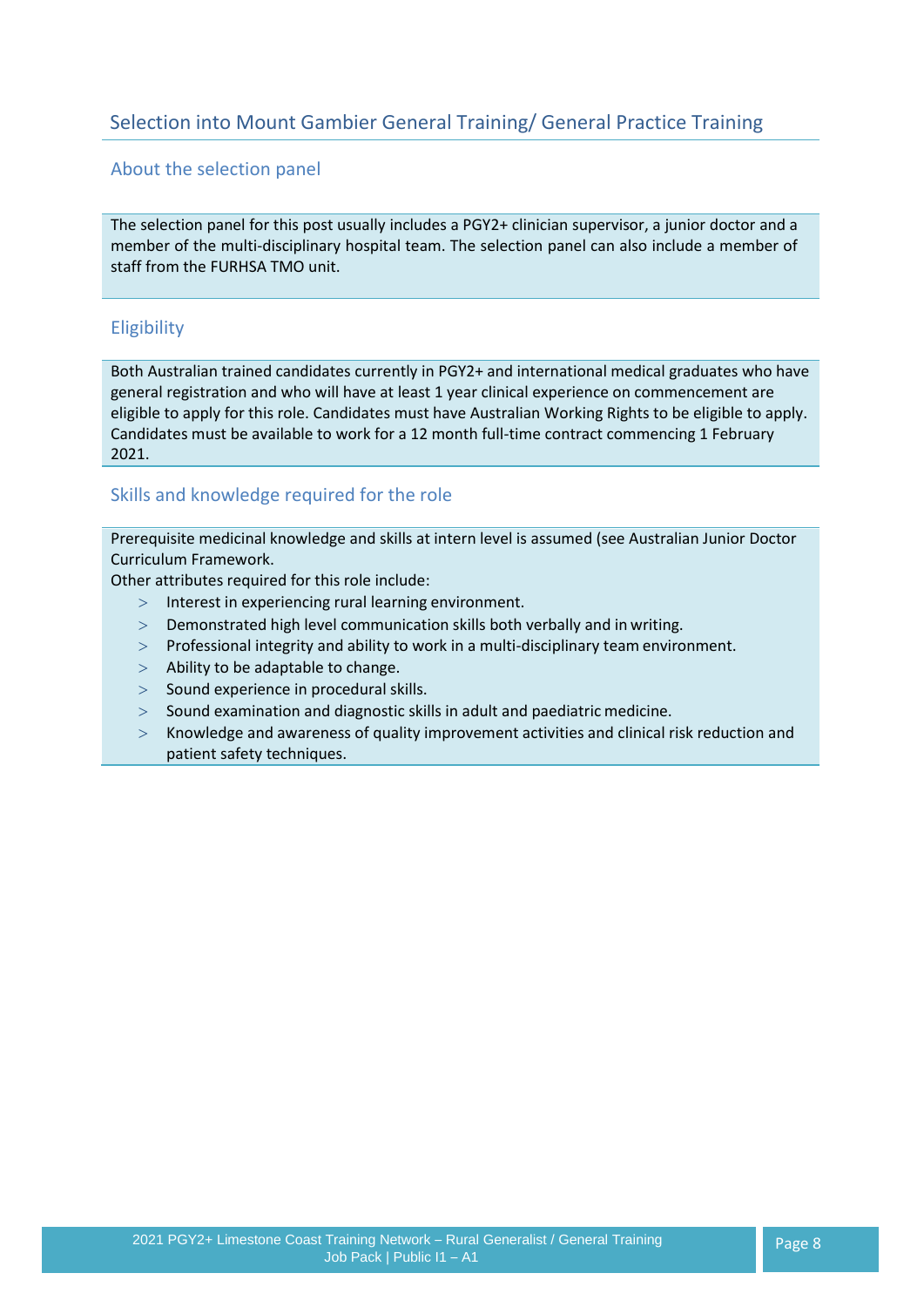# <span id="page-8-0"></span>Selection Process

# <span id="page-8-1"></span>Our approach to selection

At a minimum the selection process will involve assessing your:

- > Curriculum Vitae,
- $>$  Answers to application short answer questions,
- > Referee reports,
- $>$  Appropriate completion and submission of required documentation and
- $>$  An interview.

All applications will be scored/ranked for shortlisting. Shortlisted applicants will be invited to a faceto-face or video conference interview, and in some circumstances this can be conducted via teleconference.

SA Health will match the highest ranked candidates to these positions.

#### <span id="page-8-2"></span>Your application

Your application must include:

- An application addressing the selection criteria (see below).
- $>$  A curriculum vitae.
- Contact details from two referees in Australia who have worked with you in a clinicalsetting.

#### <span id="page-8-3"></span>Curriculum vitae

Curriculum vitae should include:

- $>$  Contact details including email and mobile phone number.
- $>$  Qualifications and academic achievements.
- $>$  Clinical achievements
	- $\circ$  All jobs / clinical placements since completing medical school.
	- o Any rural clinical experiences since commencing medical school.
- > Personal Development
- Activities which demonstrate your interest in and commitment to rural practice.

#### <span id="page-8-4"></span>Cover letter

#### Not required

#### <span id="page-8-5"></span>Other application questions

You will be required to answer the following question in the application form:

1. In no more than 500 words, describe your experience relevant to and interest in rural generalist practice.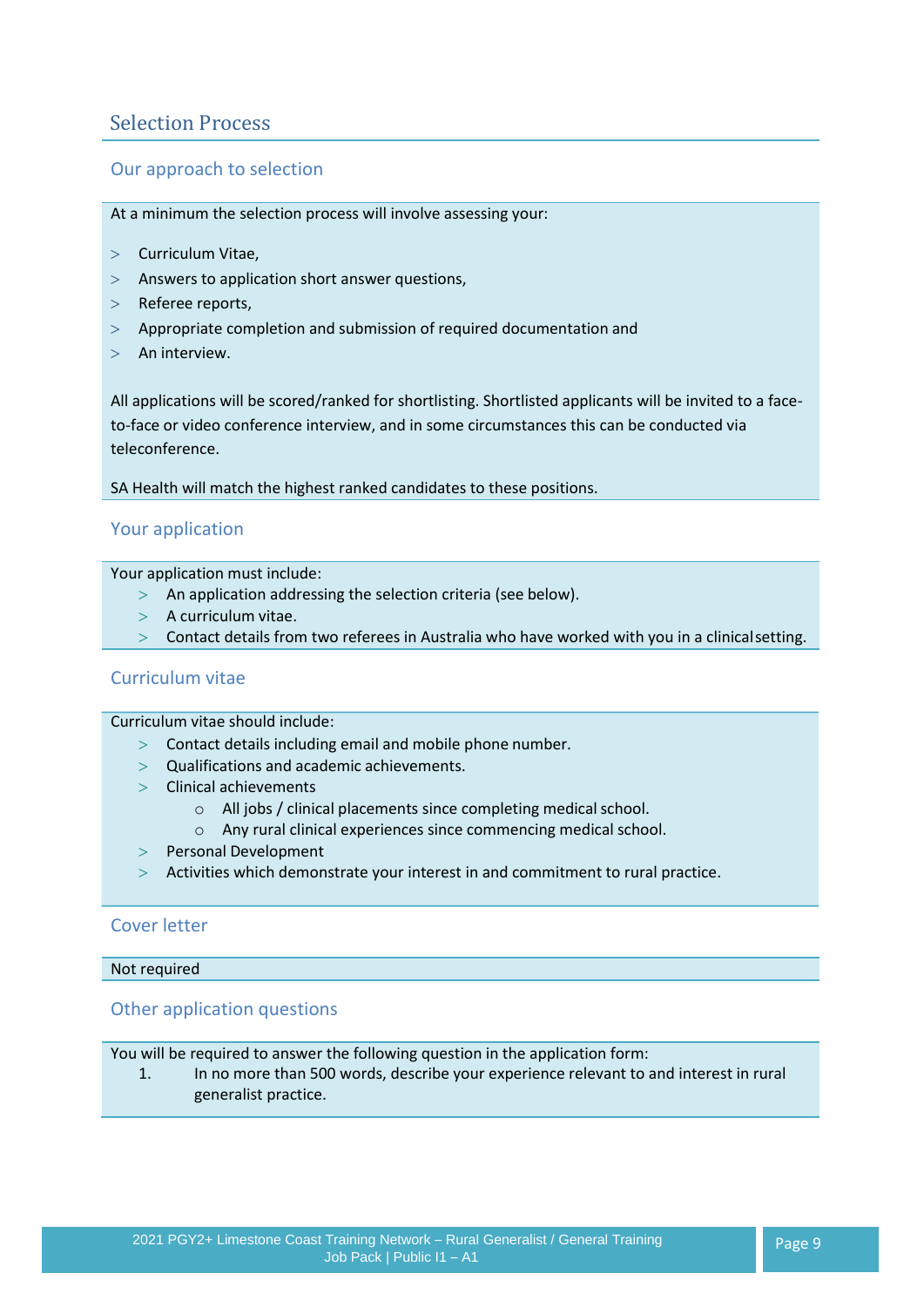#### <span id="page-9-0"></span>Interview

Applicants who are shortlisted for an interview will be notified by mobile phone and/or email.

The intention of the interview is to ensure that they are the best fit for the role. Interview is likely to include invitation to describe previous experiences and some scenario based question with the aim to evaluate candidates against selection criteria which include:

- 1. Demonstrated ability to thrive in the rural context.
- 2. Highly effective communication and collaboration skills in the clinical setting.
- 3. Clinical competence commensurate with PGY2+ role

# <span id="page-9-1"></span>**Contacts**

| <b>CHSALHN</b>                               |                                                  |
|----------------------------------------------|--------------------------------------------------|
| Workforce enquiries - Mount Gambier Hospital | Name: Kristy Overmaat                            |
| <b>Medical Administration</b>                | Email: kristy.overmaat@sa.gov.au                 |
| Mount Gambier and Districts Health Service   | Phone: 8721 1617 (9.00am - 3.00pm Mon - Fr)      |
|                                              |                                                  |
|                                              | Name: Tracy Brown                                |
|                                              | Email: Tracy.Brown2@sa.gov.au                    |
|                                              | Phone: 8721 1572 (8:30am $-$ 4:00pm Mon $-$ Thu) |
|                                              |                                                  |
|                                              | Name: Krystn Agnew                               |
|                                              | Email: Krystn.Agnew@sa.gov.au                    |
|                                              | Phone: 8721 1522 (8:30am $-$ 4:00pm Thu & Fr)    |
| <b>Education &amp; Training Enquiries:</b>   | Name: Sarah Boyd                                 |
| Flinders University Rural Health SA          | <b>Position: Medical Education Officer</b>       |
|                                              | Email: sarah.boyd@flinders.edu.au                |
|                                              | Phone: 0419 106 969                              |
|                                              |                                                  |
|                                              | Name: Michelle McIntosh                          |
|                                              | Position: Director of Clinical Training          |
|                                              | Email: michelle.mcintosh@flinders.edu.au         |
|                                              | Phone: 8726 3999                                 |

## <span id="page-9-2"></span>Role Description

[View Role Description here](https://www.samet.org.au/wp-content/uploads/2017/03/CHSALHN-Trainee-Medical-Officer-Job-Description.pdf)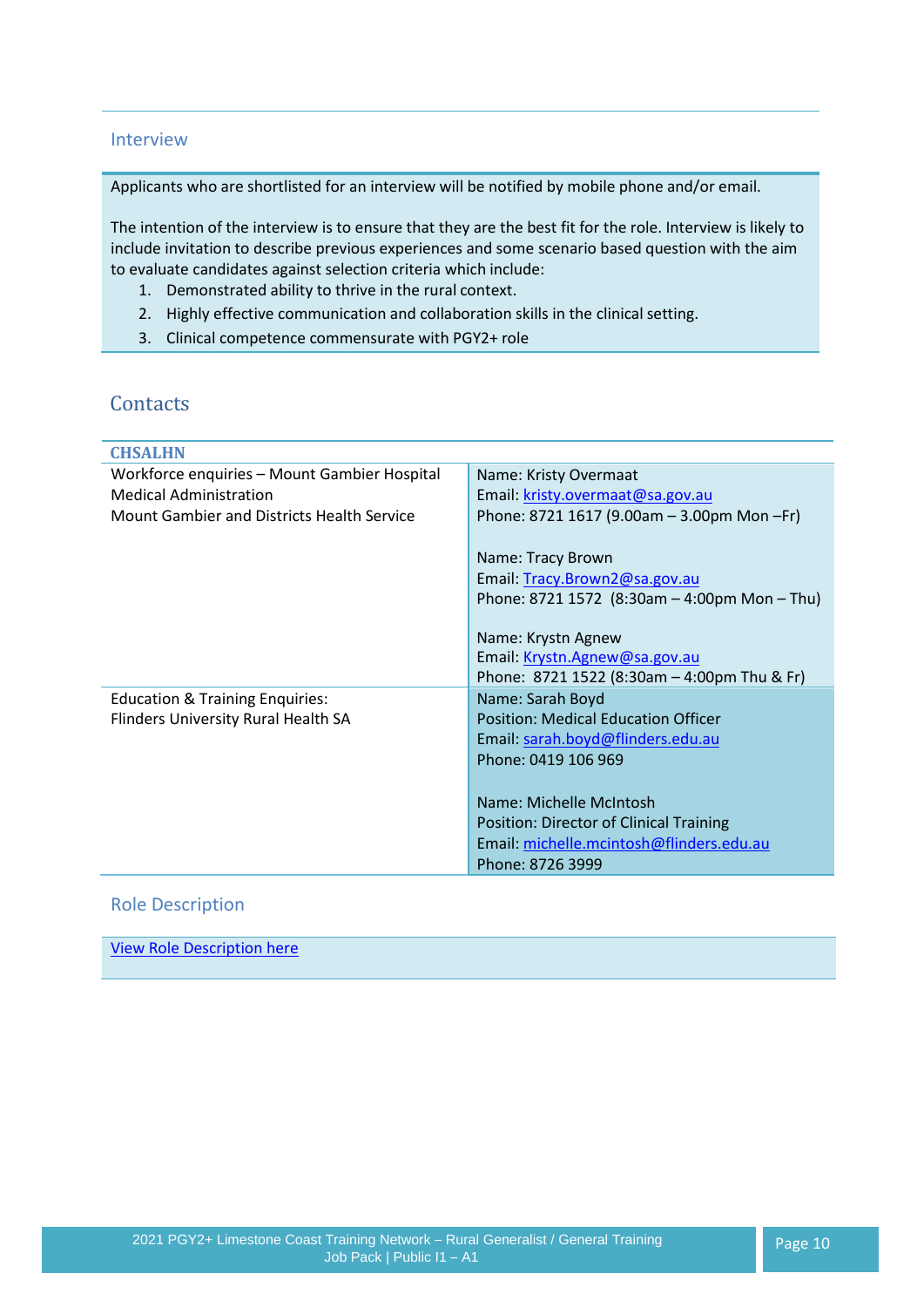# <span id="page-10-0"></span>Frequently Asked Questions

#### **I am unsure about moving to the country. Can I visit to look at the facilities prior to finalising my preferences?**

We would encourage you to visit our beautiful city and enjoy the rural hospitality. Please let us know if you are planning a visit so that we can facilitate this, for example, with a tour of the hospital and Flinders University Rural Health SA, and point you in the direction of touring and entertainment. Mount Gambier lays half way between Adelaide and Melbourne, but that's not the only reason we're perfectly centred. Mount Gambier strikes the ideal balance between the vibrant lifestyle of a big city and comforts of a small town, between cultural progress and tradition, and between modern conveniences and the preservation of natural beauty – be it our iconic blue lake, or our many caves, sinkholes and parks.

#### **Will accommodation be provided?**

You will need to arrange your own accommodation for your Mount Gambier rotations. Real estate agents can assist you with this. You will find rentals very affordable compared with the metropolitan area. Accommodation is provided for your rotations in Naracoorte.

#### **Will I be supported with relocation expenses?**

We appreciate that moving house can put a strain on your finances, particularly prior to starting your new job. Please contact us to discuss what relocation support may be available and what documentation you will need to supply.

#### **Will I need my own transport?**

Mount Gambier is a rural city of over 25,000 people. Some sort of private transport is highly recommended as the city is spread over quite a large area. Most locations are only 3-8 minutes away by car, 10-15 by bicycle. There is a limited public transport system (bus) which runs primarily between 9am and 5pm. Naracoorte is located approximately 100kms from Mount Gambier.

#### **Do I need to arrange for a carpark?**

The good news is that parking in all of Mount Gambier is currently free of charge. Some areas require permits and time limits, but generally it is easy to park in or around the Hospital and University precinct. There is a secure staff car park on the Hospital site.

#### **Can I get decent coffee and food in Mount Gambier?**

Yes and yes. There is a wide range of cuisines on offer and real baristas. Several farmers and craft markets operate regularly throughout the South East. Nearby are premium wine growing regions. The problem will be what to choose! The hospital has a fantastic chef run café on site with its own good coffee and good food – the ideal place to catch up with some of the other 50+ doctors on site.

#### **Can I get my cultural fix of theatre, music and cinema?**

The benefits of being half way between Adelaide and Melbourne is that shows stop here to perform. Don't expect Madonna, but entertainers such as our own Louise Adams and Kasey Chambers have all recently dropped in. Adelaide Fringe in Mount Gambier is a month long program of spectacular performances and visual arts events in Mount Gambier as part of the Adelaide Fringe and brings the streets to life throughout the last weekend in February through mid-March. Mount Gambier is the home of the James Morison Jazz Academy and this Generations in Jazz is a spectacular gathering on the outskirts of the city and not only attracts the jazz legends of today, but the bright stars of tomorrow, bringing together up to 4400 of Australia's most talented musicians, along with a growing list of global artists. Generations in Jazz represents a wonderful opportunity to listen, perform, respect, and develop a true appreciation for a truly wonderful sound, and be part of a commitment to furthering jazz in